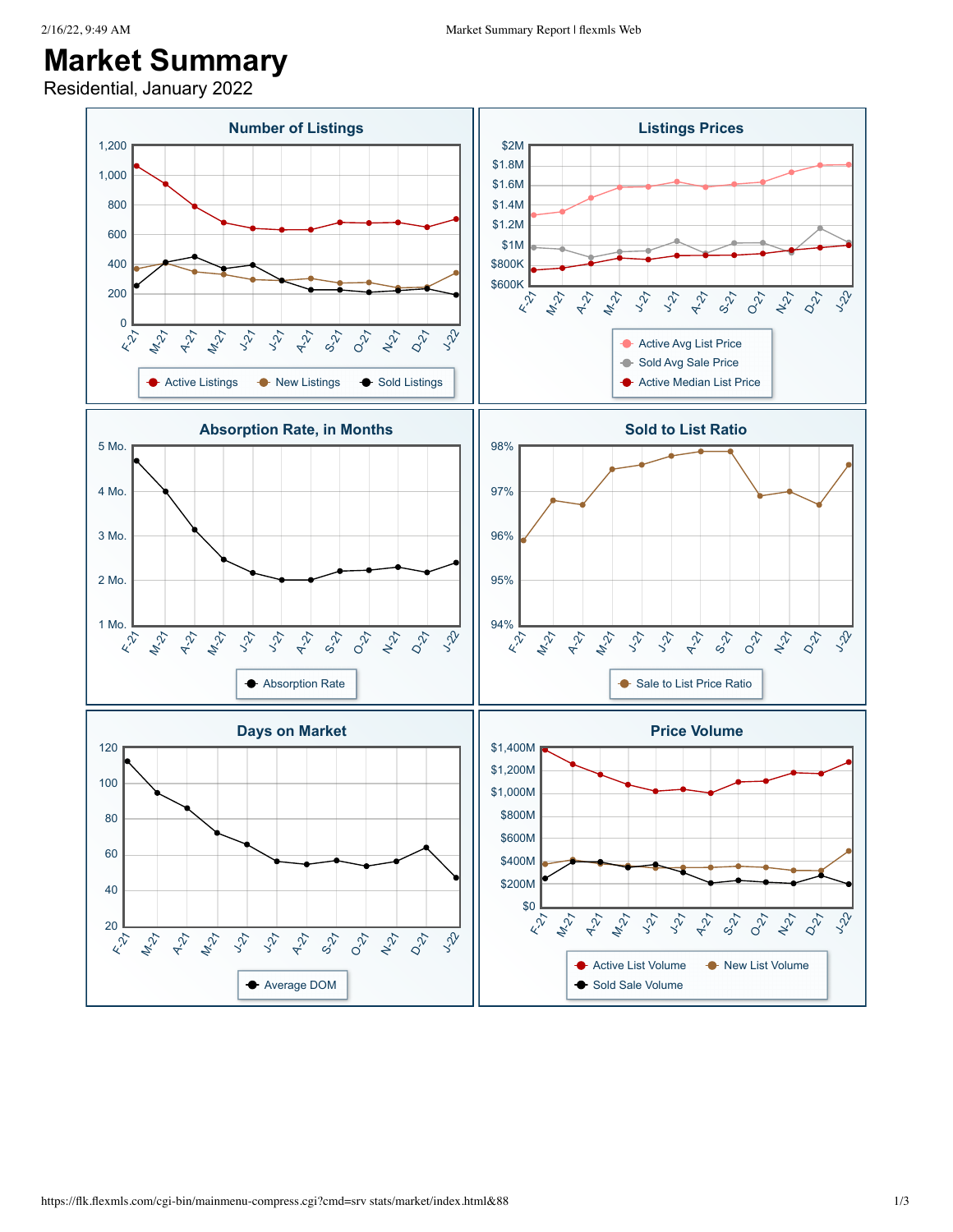2/16/22, 9:49 AM

## Market Summary Report | flexmls Web

| <b>Summary Statistics</b> |             |             |          |                 |                 |          |
|---------------------------|-------------|-------------|----------|-----------------|-----------------|----------|
|                           | $Jan-22$    | $Jan-21$    | $%$ Chg  | <b>2022 YTD</b> | <b>2021 YTD</b> | $%$ Chg  |
| Absorption Rate           | 2.4         | 5.21        | $-53.93$ | 2.4             | 5.21            | $-53.93$ |
| Average List Price        | \$1.810.132 | \$1,321,749 | 36.95    | \$1,676,416     | \$1,246,340     | 34.51    |
| Median List Price         | \$999.000   | \$749.000   | 33.38    | \$939,000       | \$725,000       | 29.52    |
| Average Sale Price        | \$1.027.050 | \$928.273   | 10.64    | \$1,027,050     | \$928.273       | 10.64    |
| Median Sale Price         | \$772,000   | \$675,000   | 14.37    | \$772,000       | \$675,000       | 14.37    |
| Average DOM               | 47          | 101         | $-53.47$ | 47              | 101             | -53.47   |
| Median DOM                | 18          | 57          | -68.42   | 18              | 57              | -68.42   |

| <b>Sold Listings</b> |                                          |                         |          |                |                     |          | <b>Pending Listings</b> |                         |                           |          |                |                |          |
|----------------------|------------------------------------------|-------------------------|----------|----------------|---------------------|----------|-------------------------|-------------------------|---------------------------|----------|----------------|----------------|----------|
|                      | <b>This Month</b><br><b>Year to Date</b> |                         |          |                | <b>Year to Date</b> |          |                         |                         |                           |          |                |                |          |
|                      | 2022                                     | 2021                    | % Chg    | 2022           | 2021                | % Chg    |                         | 2022                    | <b>This Month</b><br>2021 | % Chg    | 2022           | 2021           | % Chg    |
| 0-99,999             | 0                                        | 0                       | 0.0      | 0              | 0                   | 0.0      | 0-99,999                | 1                       | 0                         | N/A      | 1              | 0              | N/A      |
| 100,000-149,999      | 3                                        | 5                       | $-40.0$  | 3              | 5                   | $-40.0$  | 100,000-149,999         | $\overline{\mathbf{c}}$ | $\mathbf{1}$              | 100.0    | 2              | $\mathbf{1}$   | 100.0    |
| 150,000-199,999      | 4                                        | 5                       | $-20.0$  | 4              | 5                   | $-20.0$  | 150,000-199,999         | 5                       | 8                         | $-37.5$  | 5              | 8              | $-37.5$  |
| 200,000-249,999      | 3                                        | 6                       | $-50.0$  | 3              | 6                   | $-50.0$  | 200,000-249,999         | 3                       | 10                        | $-70.0$  | 3              | 10             | $-70.0$  |
| 250,000-299,999      | 4                                        | 5                       | $-20.0$  | 4              | 5                   | $-20.0$  | 250,000-299,999         | $\overline{7}$          | 12                        | $-41.7$  | 7              | 12             | $-41.7$  |
| 300,000-349,999      | 6                                        | 4                       | 50.0     | 6              | 4                   | 50.0     | 300,000-349,999         | 3                       | 6                         | $-50.0$  | 3              | 6              | $-50.0$  |
| 350,000-399,999      | 6                                        | 10                      | $-40.0$  | 6              | 10                  | $-40.0$  | 350,000-399,999         | 4                       | 21                        | $-81.0$  | 4              | 21             | $-81.0$  |
| 400,000-449,999      | 5                                        | 18                      | $-72.2$  | 5              | 18                  | $-72.2$  | 400,000-449,999         | 3                       | 12                        | $-75.0$  | 3              | 12             | $-75.0$  |
| 450,000-499,999      | 9                                        | 13                      | $-30.8$  | 9              | 13                  | $-30.8$  | 450,000-499,999         | 5                       | 22                        | $-77.3$  | 5              | 22             | $-77.3$  |
| 500,000-549,999      | 10                                       | 12                      | $-16.7$  | 10             | 12                  | $-16.7$  | 500,000-549,999         | 9                       | 18                        | $-50.0$  | 9              | 18             | $-50.0$  |
| 550,000-599,999      | 12                                       | 13                      | $-7.7$   | 12             | 13                  | $-7.7$   | 550,000-599,999         | 8                       | 20                        | $-60.0$  | 8              | 20             | $-60.0$  |
| 600,000-649,999      | 14                                       | 15                      | $-6.7$   | 14             | 15                  | $-6.7$   | 600,000-649,999         | 10                      | 12                        | $-16.7$  | 10             | 12             | $-16.7$  |
| 650,000-699,999      | 10                                       | 15                      | $-33.3$  | 10             | 15                  | $-33.3$  | 650,000-699,999         | 10                      | 23                        | $-56.5$  | 10             | 23             | $-56.5$  |
| 700,000-749,999      | 6                                        | 10                      | $-40.0$  | 6              | 10                  | $-40.0$  | 700,000-749,999         | 3                       | 16                        | $-81.2$  | 3              | 16             | $-81.2$  |
| 750,000-799,999      | 9                                        | 8                       | 12.5     | 9              | 8                   | 12.5     | 750,000-799,999         | 13                      | 14                        | $-7.1$   | 13             | 14             | $-7.1$   |
| 800,000-849,999      | 9                                        | $\overline{7}$          | 28.6     | 9              | $\overline{7}$      | 28.6     | 800,000-849,999         | 5                       | 6                         | $-16.7$  | 5              | 6              | $-16.7$  |
| 850,000-899,999      | 10                                       | 11                      | $-9.1$   | 10             | 11                  | $-9.1$   | 850,000-899,999         | 9                       | 19                        | $-52.6$  | 9              | 19             | $-52.6$  |
| 900,000-949,999      | 4                                        | 4                       | 0.0      | $\overline{4}$ | 4                   | 0.0      | 900,000-949,999         | 8                       | $\overline{4}$            | 100.0    | 8              | $\overline{4}$ | 100.0    |
| 950,000-999,999      | 5                                        | 4                       | 25.0     | 5              | 4                   | 25.0     | 950,000-999,999         | 4                       | 15                        | $-73.3$  | 4              | 15             | $-73.3$  |
| 1,000,000-1,099,999  | 6                                        | 3                       | 100.0    | 6              | 3                   | 100.0    | 1,000,000-1,099,999     | 4                       | 0                         | N/A      | 4              | 0              | N/A      |
| 1,100,000-1,199,999  | 13                                       | 4                       | 225.0    | 13             | 4                   | 225.0    | 1,100,000-1,199,999     | 9                       | 12                        | $-25.0$  | 9              | 12             | $-25.0$  |
| 1,200,000-1,299,999  | 5                                        | 2                       | 150.0    | 5              | $\overline{2}$      | 150.0    | 1,200,000-1,299,999     | 5                       | 10                        | $-50.0$  | 5              | 10             | $-50.0$  |
| 1,300,000-1,399,999  | 4                                        | $\overline{7}$          | $-42.9$  | 4              | $\overline{7}$      | $-42.9$  | 1,300,000-1,399,999     | 5                       | 5                         | 0.0      | 5              | 5              | 0.0      |
| 1,400,000-1,499,999  | $\overline{2}$                           | 4                       | $-50.0$  | 2              | 4                   | $-50.0$  | 1,400,000-1,499,999     | 4                       | 6                         | $-33.3$  | 4              | 6              | $-33.3$  |
| 1,500,000-1,599,999  | 3                                        | 4                       | $-25.0$  | 3              | 4                   | $-25.0$  | 1,500,000-1,599,999     | 2                       | $\overline{7}$            | $-71.4$  | 2              | $\overline{7}$ | $-71.4$  |
| 1,600,000-1,699,999  | 6                                        | 4                       | 50.0     | 6              | 4                   | 50.0     | 1,600,000-1,699,999     | 1                       | $\overline{2}$            | $-50.0$  | 1              | $\overline{2}$ | $-50.0$  |
| 1,700,000-1,799,999  | 4                                        | 4                       | 0.0      | 4              | 4                   | 0.0      | 1,700,000-1,799,999     | 4                       | 4                         | 0.0      | 4              | 4              | 0.0      |
| 1,800,000-1,899,999  | 6                                        | 5                       | 20.0     | 6              | 5                   | 20.0     | 1,800,000-1,899,999     | 3                       | $\overline{4}$            | $-25.0$  | 3              | 4              | $-25.0$  |
| 1,900,000-1,999,999  | $\overline{2}$                           | 3                       | $-33.3$  | 2              | 3                   | $-33.3$  | 1,900,000-1,999,999     | 3                       | $\overline{7}$            | $-57.1$  | 3              | $\overline{7}$ | $-57.1$  |
| 2,000,000-2,249,999  | $\overline{2}$                           | 8                       | $-75.0$  | 2              | 8                   | $-75.0$  | 2,000,000-2,249,999     | 5                       | 6                         | $-16.7$  | 5              | 6              | $-16.7$  |
| 2,250,000-2,499,999  | 3                                        | 3                       | 0.0      | 3              | 3                   | 0.0      | 2,250,000-2,499,999     | 5                       | 5                         | 0.0      | 5              | 5              | 0.0      |
| 2,500,000-2,749,999  | 3                                        | $\overline{\mathbf{4}}$ | $-25.0$  | 3              | 4                   | $-25.0$  | 2,500,000-2,749,999     | 4                       | $\overline{\mathbf{4}}$   | 0.0      | 4              | 4              | 0.0      |
| 2,750,000-2,999,999  | 1                                        | 3                       | $-66.7$  | 1              | 3                   | $-66.7$  | 2,750,000-2,999,999     | 5                       | 3                         | 66.7     | 5              | 3              | 66.7     |
| 3,000,000-3,249,999  | 1                                        | 1                       | 0.0      | 1              | 1                   | 0.0      | 3,000,000-3,249,999     | $\overline{c}$          | $\mathbf{1}$              | 100.0    | $\overline{2}$ | 1              | 100.0    |
| 3,250,000-3,499,999  | 1                                        | 1                       | 0.0      | 1              | 1                   | 0.0      | 3,250,000-3,499,999     | $\overline{c}$          | 0                         | N/A      | 2              | 0              | N/A      |
| 3,500,000-3,749,999  | 0                                        | $\mathbf{1}$            | $-100.0$ | 0              | $\mathbf{1}$        | $-100.0$ | 3,500,000-3,749,999     | 0                       | $\boldsymbol{2}$          | $-100.0$ | 0              | $\overline{2}$ | $-100.0$ |
| 3,750,000-3,999,999  | 0                                        | 0                       | 0.0      | 0              | 0                   | 0.0      | 3,750,000-3,999,999     | 3                       | 3                         | 0.0      | 3              | 3              | 0.0      |
| 4,000,000-4,249,999  | 0                                        | 0                       | 0.0      | 0              | 0                   | 0.0      | 4,000,000-4,249,999     | 0                       | 0                         | 0.0      | 0              | 0              | 0.0      |
| 4,250,000-4,499,999  | 0                                        | 0                       | 0.0      | 0              | 0                   | 0.0      | 4,250,000-4,499,999     | 0                       | 1                         | $-100.0$ | 0              | 1              | $-100.0$ |
| 4,500,000-4,749,999  | 0                                        | $\mathbf{0}$            | 0.0      | 0              | 0                   | 0.0      | 4,500,000-4,749,999     | 1                       | 0                         | N/A      | 1              | $\mathbf{0}$   | N/A      |
| 4,750,000-4,999,999  | 0                                        | 0                       | 0.0      | 0              | $\mathbf 0$         | 0.0      | 4,750,000-4,999,999     | 0                       | $\Omega$                  | 0.0      | 0              | $\mathbf 0$    | 0.0      |
| $5,000,000+$         | 3                                        | 1                       | 200.0    | 3              | 1                   | 200.0    | 5,000,000+              | 2                       | 3                         | $-33.3$  | $\overline{2}$ | 3              | $-33.3$  |
| Totals               | 194                                      | 227                     | $-14.5$  | 194            | 227                 | $-14.5$  | Totals                  | 181                     | 324                       | $-44.1$  | 181            | 324            | $-44.1$  |